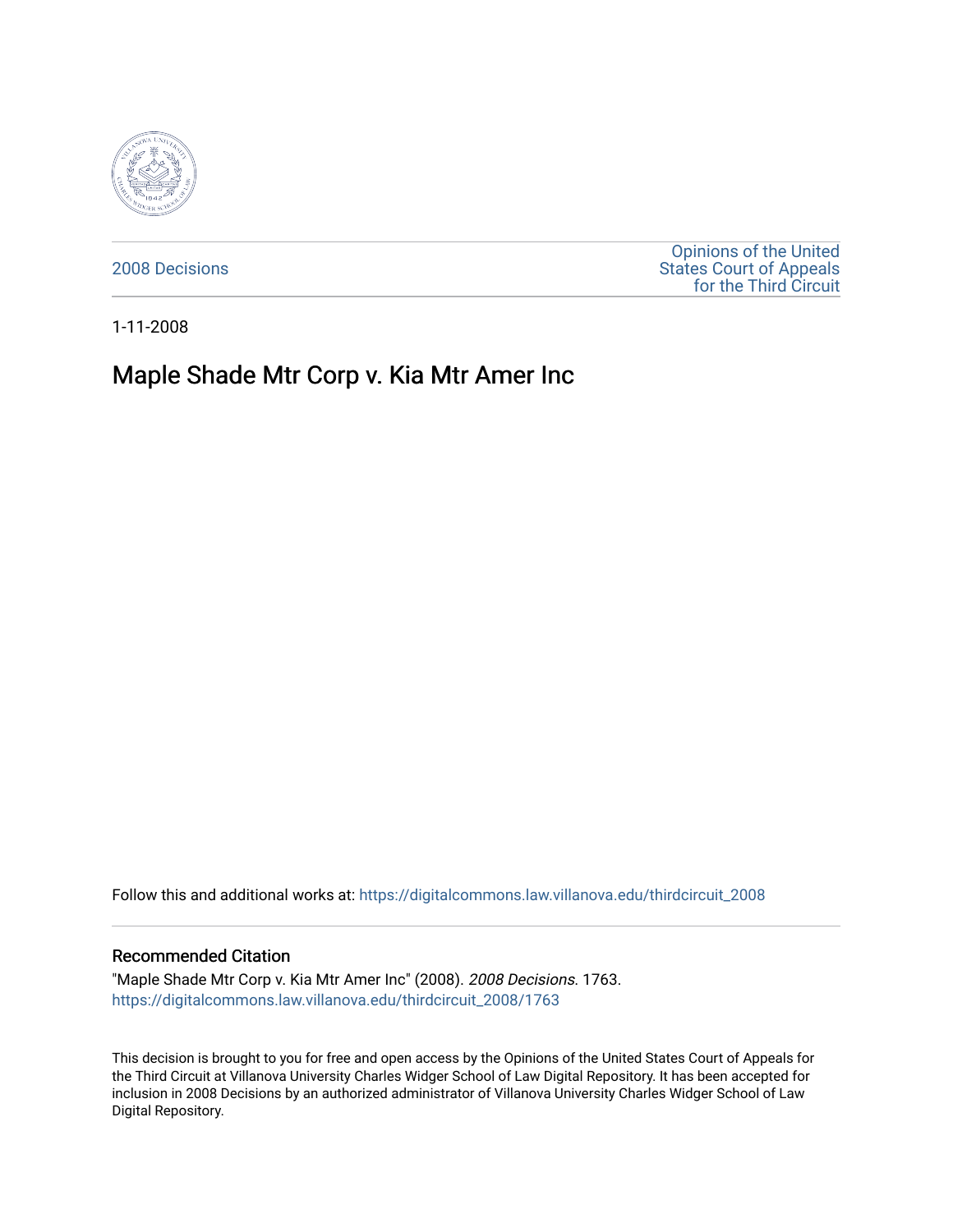### NOT PRECEDENTIAL

### UNITED STATES COURT OF APPEALS FOR THE THIRD CIRCUIT

l

 $\overline{a}$ 

No. 06-3971

## MAPLE SHADE MOTOR CORPORATION D/B/A MAPLE SHADE KIA OF TURNERSVILLE,

Appellant

v.

### KIA MOTORS AMERICA, INC.

\_\_\_\_\_\_\_\_\_\_\_\_\_

Appeal from Orders Entered by the United States District Court for the District of New Jersey Civil Action No. 04-cv-02224 District Judge: Honorable Joseph E. Irenas

> Submitted Under Third Circuit L.A.R. 34.1(a) on January 8, 2008

> > \_\_\_\_\_\_\_\_\_\_\_\_

\_\_\_\_\_\_\_\_\_\_\_\_

Before: FISHER, HARDIMAN AND ALDISERT, Circuit Judges

(Filed January 11, 2008)

### **OPINION**

 $\ddot{\phantom{a}}$ 

 $\overline{a}$ 

ALDISERT, Circuit Judge

Because we write exclusively for the parties and the parties are familiar with the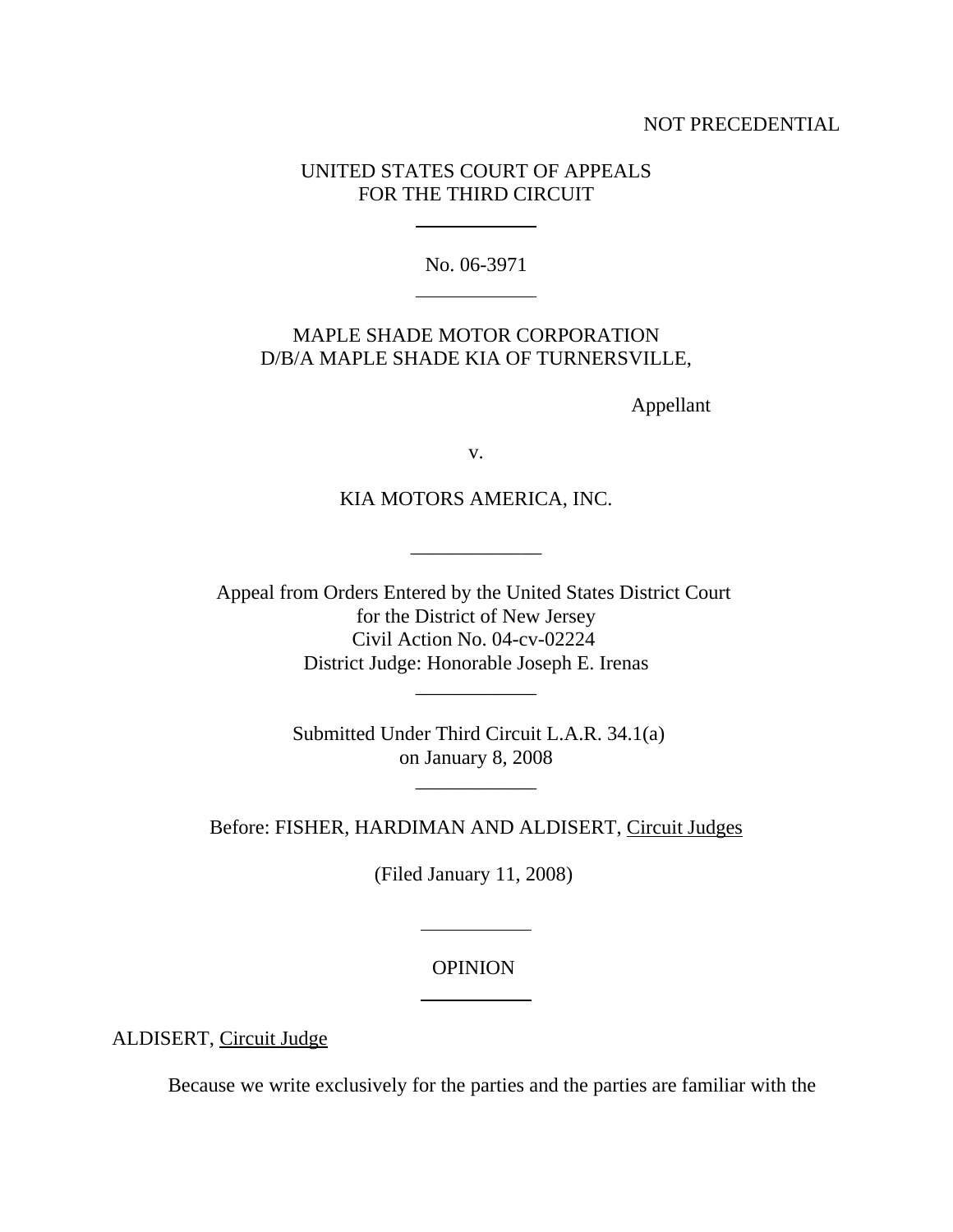facts and proceedings below, we will not revisit them here.

I.

The District Court did not err in granting summary judgment in favor of Kia Motors America, Inc. ("KMA") with respect to KMA's good cause termination of its franchise agreement with Maple Shade Motor Corporation. The New Jersey Franchise Protection Act, N.J. STAT. ANN. §§ 56:10-1, et seq., ("NJFPA") prohibits a franchisor from terminating a franchise agreement without giving proper notice to the franchisee and without good cause for the termination. Id.  $\S$  56:10-5. When evaluating the "good cause" requirement for the termination of a franchise agreement, courts have focused their inquiries on whether a franchisee has breached a material obligation of the franchise agreement. See Gen. Motors Corp. v. New A.C. Chevrolet, Inc., 263 F.3d 296, 315-317 (3d Cir. 2001). In addressing this materiality requirement, this Court has stated that "a breach is material if it 'will deprive the injured party of the benefit that is justifiably expected' under the contract." Id. at 315 (quoting 2 E. ALLEN FARNSWOTH, FARNSWORTH ON CONTRACTS § 8.16, at 497 (2d ed. 1998)).

Here, the Addendum to the franchise agreement signed by Maple Shade and KMA expressly stated that Maple Shade's obligation to build an exclusive Kia showroom was a material term of the parties' agreement. This statement indicates that KMA was justified in expecting Maple Shade to build the Kia showroom as it was integral to the parties' agreement. See New A.C., 263 F.3d at 316. In addition, KMA's conduct following Maple Shade's failure to meet the deadline for construction of the showroom emphasizes the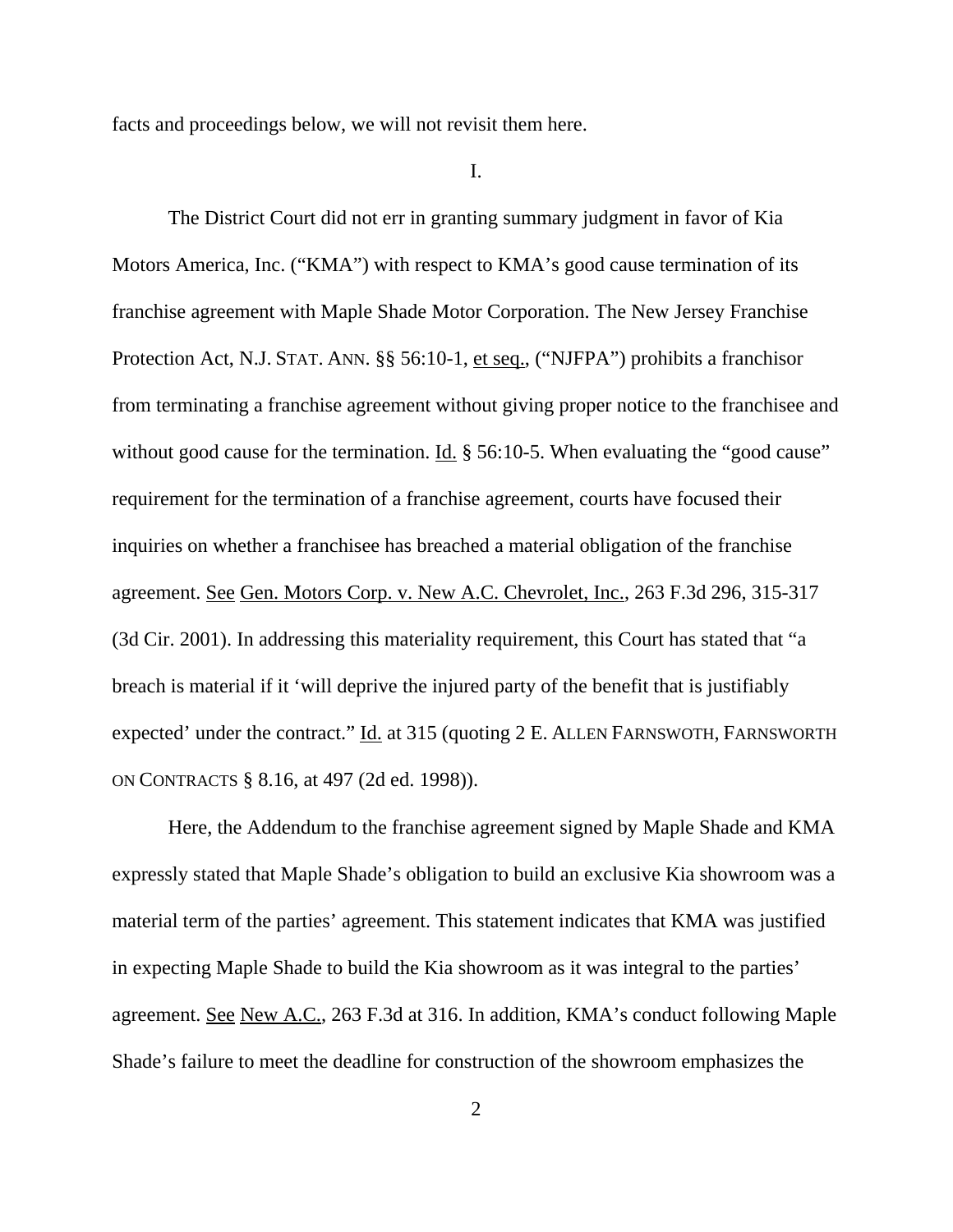materiality of the provision. KMA repeatedly admonished Maple Shade for its failure to construct the showroom and encouraged Maple Shade to bring itself into compliance with the agreement.

Because Maple Shade failed to construct the showroom described in the Addendum, Maple Shade breached a material and reasonable term of the parties' agreement. Contrary to Maple Shade's argument, its existing facilities did not substantially comply with the terms of the Addendum as its existing facilities did not provide KMA with a benefit that it justifiably expected under the Addendum, an exclusive Kia showroom. By failing to construct the exclusive Kia showroom required by the Addendum, Maple Shade committed a material breach of the franchise agreement and gave rise to KMA's good cause termination of the franchise agreement.

Therefore, exercising plenary review, Northview Motors, Inc. v. Chrysler Motors Corp., 227 F.3d 78, 87-88 (3d Cir. 2000), we are satisfied that the District Court did not err in granting summary judgment in favor of KMA as no genuine issue of material fact existed concerning KMA's good cause termination of the franchise agreement.

#### II.

 The District Court did not err in granting summary judgment in favor of KMA with respect to Maple Shade's claim that KMA improperly rejected its proposed transfer of the Kia franchise to Vallee & Bowe, Inc. The NJFPA describes circumstances for a franchisee's proper transfer of an existing franchise and a franchisor's proper rejection of a franchisee's proposed transfer. See N.J. STAT. ANN. § 56:10-6. In this case, KMA's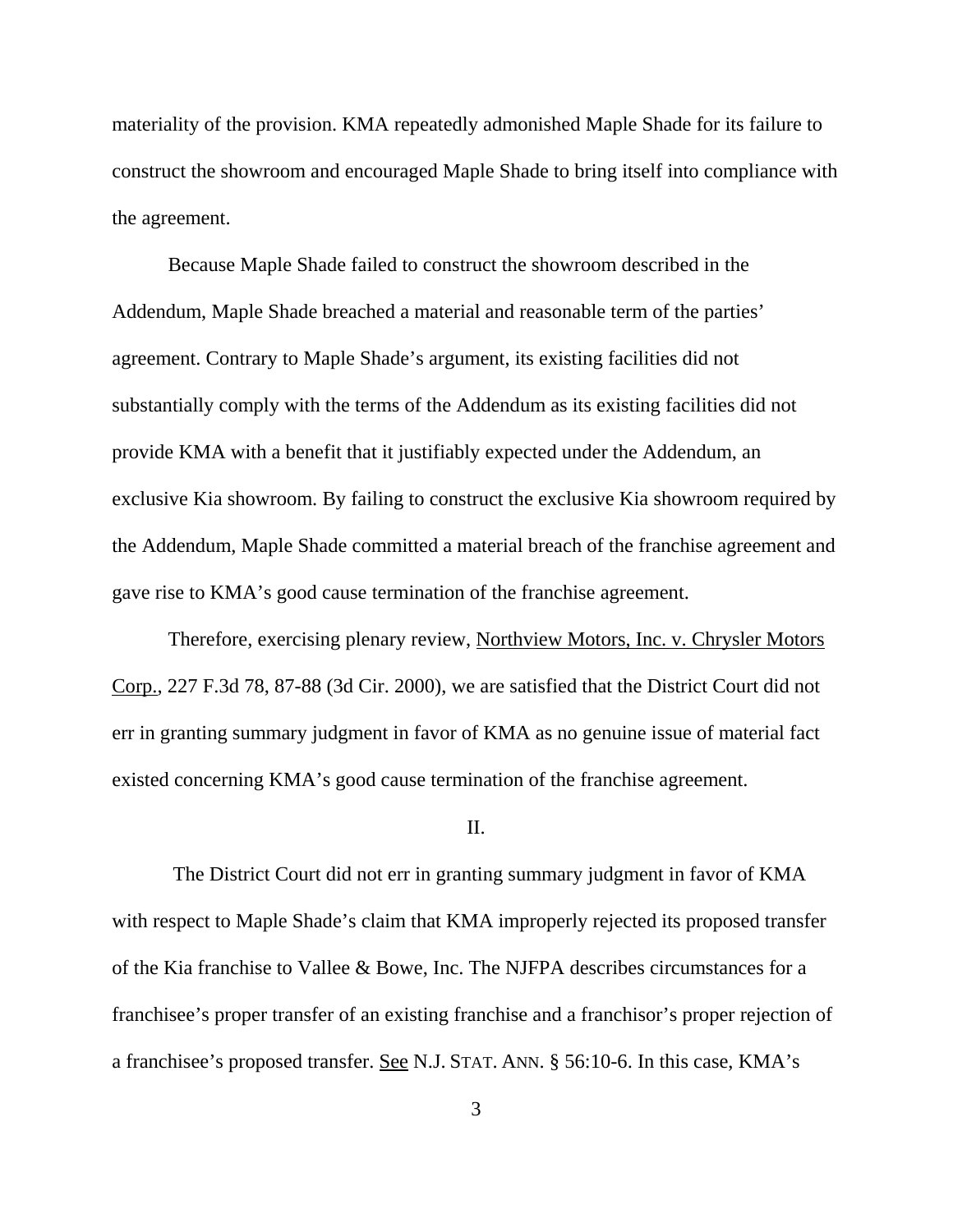rejection of the proposed transfer was proper.

According to the terms of the Consent Agreement executed at the outset of this litigation, Maple Shade had only an interest in a franchise agreement subject to a notice of termination. The Consent Agreement did not nullify the notice of termination; instead, it preserved the status quo without "modify[ing], increas[ing] or diminish[ing] any of the rights or obligations that either party would otherwise have after the dealer's receipt of a notice of termination." App. 398A. The status quo at the time the Consent Agreement was entered into was that Maple Shade had no rights in the franchise transferrable "free and clear" of the notice of termination. See Restatement (Second) of Contracts § 336 cmt. b. Because the District Court found that KMA had good cause to terminate the franchise agreement with Maple Shade and the Consent Agreement preserved the status quo as it existed after KMA issued the notice of termination, KMA's rejection of the proposed transfer "free and clear" did not contravene the NJFPA.

In addition, the proposal for the transfer of the Kia franchise from Maple Shade to Vallee & Bowe anticipated Vallee & Bowe temporarily housing Kia vehicles in its Cadillac showroom until Vallee & Bowe could build a separate Kia showroom. When Maple Shade presented the transfer proposal to KMA, Vallee & Bowe was unable to provide any assurances that General Motors consented to the dualing of the Cadillac and Kia vehicles in Vallee & Bowe's Cadillac showroom. Therefore, Vallee & Bowe was unable to commit to providing any Kia dealership facilities, let alone the exclusive showroom required by the Addendum. Because Vallee & Bowe could not agree to meet